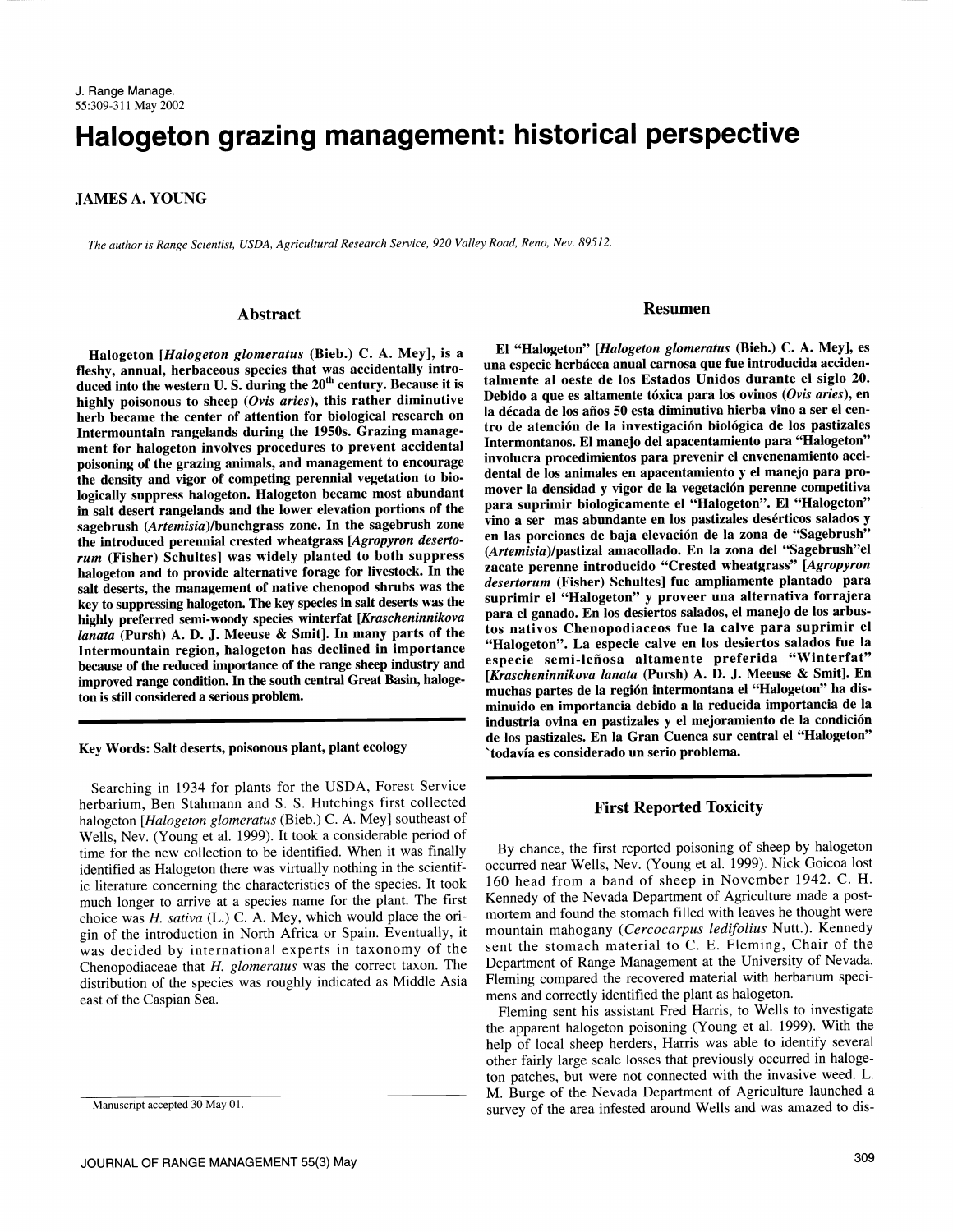cover the exotic species occurred over much of northern Nevada.

M. R. Miller (1943), an agricultural chemist at the University of Nevada, published in Science that dried sample of halogeton herbage contained total oxalates equivalent to 19% (later determined as high as 20%) anhydrous oxalic acid. The poisonous agent of halogeton had been identified. Professor Miller initially used a gold pan to recover the oxalate crystals.

# Eco-physiology of Halogeton

The range sheep industry became very alarmed about the potential danger from the newly recognized poisonous plant. After World War II, research was initiated on many aspects of the ecology and toxicity of halogeton. When it was discovered that halogeton infestations existed in California, Utah, Idaho, and Wyoming, the research became regional in nature. National publicity about what was termed the "killer" weed brought USDA, Agricultural Research Service (ARS) into the fight against halogeton (Young 1988). Initially, many of the tations was to attempt to eradicate the poi-ARS scientists working on halogeton were transferred from Forest Service Experiment Stations.

The autecology of halogeton was enu- merated as an annual species that was highly adapted, but not restricted to salt affected soils. Individual plants were capable of tremendous seed production. It became apparent that halogeton was not a highly competitive species, but essentially populations exploded in the ecological livestock trails, un-surfaced roads that<br>were periodically graded, trampled areas near watering points or corrals and most significantly in rangeland areas denuded by excessive grazing (Young et al. 1999). Halogeton had a competitive advantage in that leachate from its herbage concentrated salts on the soil surface (Kinsinger and Eckert 1961). In time, the salt concentrations prohibited the establishment of plants other than halogeton.

Lack of understanding the nature of the dimorphic seeds produced by halogeton and their inherent germination ecology was to interact with subsequent management strategies. Early in the autecological studies of halogeton it was noted that both black and brown seeds were produced by the same plant (Tisdale and Zappettini 1953). The black seeds proved to be highly germinable. The seed consisted of a ering. Germination started almost as soon

as the seeds were moistened. The brown seeds had very low or no germinations (Cronin 1973). Many people made the assumption that the brown seeds were obviously immature and therefore not viable. This led to the assumption that all halogeton seeds would germinate in a given year with no persistent seedbank. Therefore, if a given crop of halogeton was entirely prevented from setting seed the plant could be eradicated. M. C. Williams (1960) determined that brown seeds were produced first by halogeton plants and shorter day lengths induced black seed formation. A long term, regional study of the longevity of buried black and brown halogeton seeds confirmed the brown seeds (brown because of retained bracts) remained viable and germinable in the soil for almost 10 years (Robocker et al. 1969). Halogeton seeds had both simulations and continuous germination strategies.

# Halogeton Control Measures

The initial approach to halogeton infessonous pest (Young et al. 1999). It was soon determined that infestations were much too extensive to make eradication feasible. The Nevada Department of Agriculture, under the direction of L. M. Burge, launched an extensive halogeton control program using weed oil and the sion was winterfat [Krascheninnikovia relatively new herbicide  $2,4-D$  [(2,4- lanata (Pursh) A.D.J. Meeuse & Smit]. In relatively new herbicide 2,4-D [(2,4 dichlorophenoxy) acetic acid]. Both herbicides were very effective in killing halogeton, but unless the weed was replaced with a desirable perennial plant, halogeton reappeared the next year. Re-infestation came from the large seedbanks of brown seeds.

# Halogeton Biological Suppression

In 1933, a wildfire burned several hundred acres of degraded sagebrush range east of Wells, Nev. (Young et al. 1999). J. H. Robertson was conducting research on range revegetation for the Intermountain Forest and Range Experiment Station of the Forest Service. Robertson borrowed an the Forest Service. Robertson borrowed and<br>old drill and towed it around the burn with and subject to stand around the wildfine his pickup, seeding representative soil types to crested wheatgrass [Agropyron to carry fires. The relatively dense monodesertorum (Fisher) Schultes]. Halogeton invaded the burned area. Robertson took range managers and ranchers on tours of his meandering seeding showing how the

perennial grass suppressed halogeton.

The Bureau of Land Management (BLM), USDI, launched a massive program of halogeton suppression through seeding crested wheatgrass. Seedings ranged in area from small patches to a single seeding of 15,000 acres (6,000 ha) (Mathews 1986). This program was encouraged by Marion Clawson when he was the Director of the BLM. He correctly problem which was a vastly overgrazed range resource. Crested wheatgrass seeding enlarged the forage base. The technology necessary to make perennial grass seedings successful came from a dynamic group of talented researchers that included A. C. Hull, Jr., Jerry Klump, A. P. Plummer, and J. H. Robertson (Young and MacKenzie 1985).

Unfortunately, crested wheatgrass is not adapted to salt affected soils. Attempts to seed halogeton infested sites on the mar-<br>gins of the salt deserts resulted in failure (Young et al. 1999). The lack of adapted plant material for revegetation in the salt deserts was a major stumbling point in the entire halogeton program.

# Winterfat

The native plant species that was closely tied to negative aspects of halogeton invasion was winterfat [Krascheninnikovia an environment where most shrubs are not highly preferred by domestic livestock, winterfat was a significant exception. It has been suggested that winterfat is the plant that made domestic livestock possible in the Great Basin (Young and Sparks 1985).

Winterfat is a key forage species in salt desert communities. The browse of this semi-woody species is highly preferred by domestic livestock during the winter months. Winterfat is a component species of many plant communities in the salt deserts (Billings 1945). It is best known for the extensive, near mono-specific plant communities it forms on certain soils in the deserts (Gates et al. 1956). These expanses of nearly pure winterfat constituted excellent winter ranges.

not subject to stand renewal by wildfires because of a lack of herbaceous vegetation cultures were subject to natural catastrophic stand renewal caused by outbreaks of native insects (Young et al. 1999). In the Great Basin, winterfat often is found